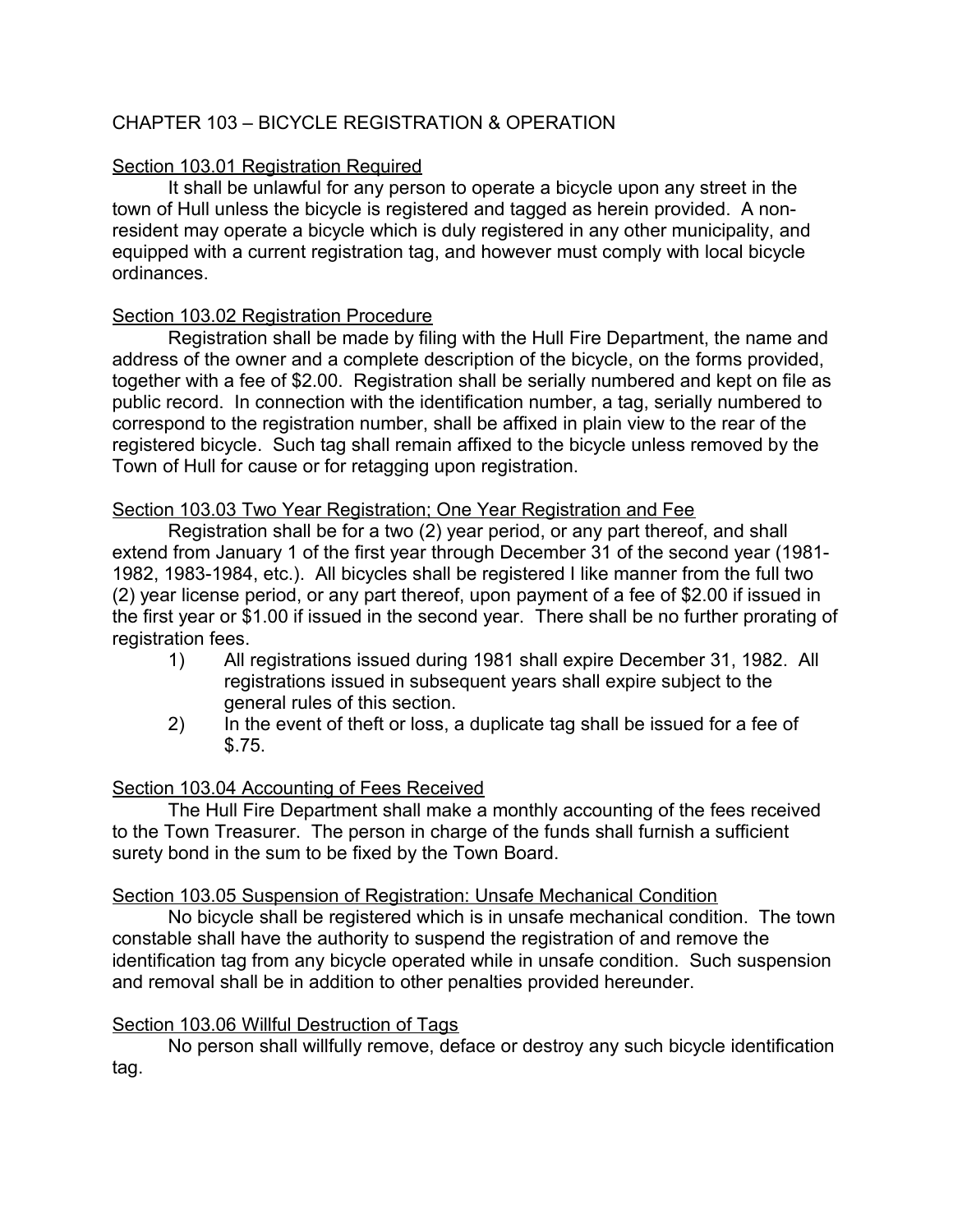#### Section 103.07 Change of Ownership

In case of change of ownership the registration shall thereupon be changed to show the name of the new owner.

### Section 103.08 Interference With the Rights of Other Persons

No person shall operate any bicycle upon any part of an y public highway or sidewalk in such manner as to interfere with the rights of other persons using such highway or sidewalk.

#### Section 103.09 Limits on Riders; Child Seats

No person operating a bicycle shall ride other than upon or astride a permanent and regular seat attached thereto. No bicycle shall be used to carry more persons at one time than the number for which it is designed and equipped. However, one child's seat may be fastened securely to the bicycle, which seat shall be so designed and manufactured for this specific purpose.

#### Section 103.10 Careful and Prudent Operations and Speed; Due Regard for Safety

No person shall operate a bicycle upon any public highway or sidewalk except in a careful and prudent manner and at a speed that is reasonable and prudent under traffic conditions existing at the time, and every bicycle shall be operated with due regard to the safety of the Operator and other persons upon the highway and sidewalk.

#### Section 103.11 Observance of Signs and Signals; Arm Signals and Single File Riding Required

Persons operating bicycles shall observe all traffic signs and signals as required by such signs and signals. No person operating a bicycle shall turn without giving an arm signal such as required by State law for the operation of motor vehicles. No person shall operate a bicycle upon any public highway or sidewalk abreast of another person operating a bicycle except while passing such vehicle.

## Section 103.12 Lights and Reflectors Required for Nighttime Operation

No bicycle shall be operated on any highway or sidewalk during any period of time from one-half hour after sunset to one-half hour before sunrise without a headlight visible from the front of the bicycle for not less than 500 feet, and properly lighted, nor without an adequate lighted red tail light, or in lieu thereof an adequate red reflector attached to and visible from the rear of the bicycle for a distance of 50 to 500 feet to the rear.

## Section 103.13 Brakes Required

Every bicycle when operated upon any highway or sidewalk shall be equipped with a brake adequate to control the movement of and to stop the bicycle whenever necessary. The brake shall be maintained in good working order at all times.

#### Section 103.14 Horn or Bell Required; Sirens and Whistles Prohibited

Every bicycle when operated upon a highway or sidewalk shall be equipped with a horn or bell in good working order, and it shall be unlawful for any bicycle to be